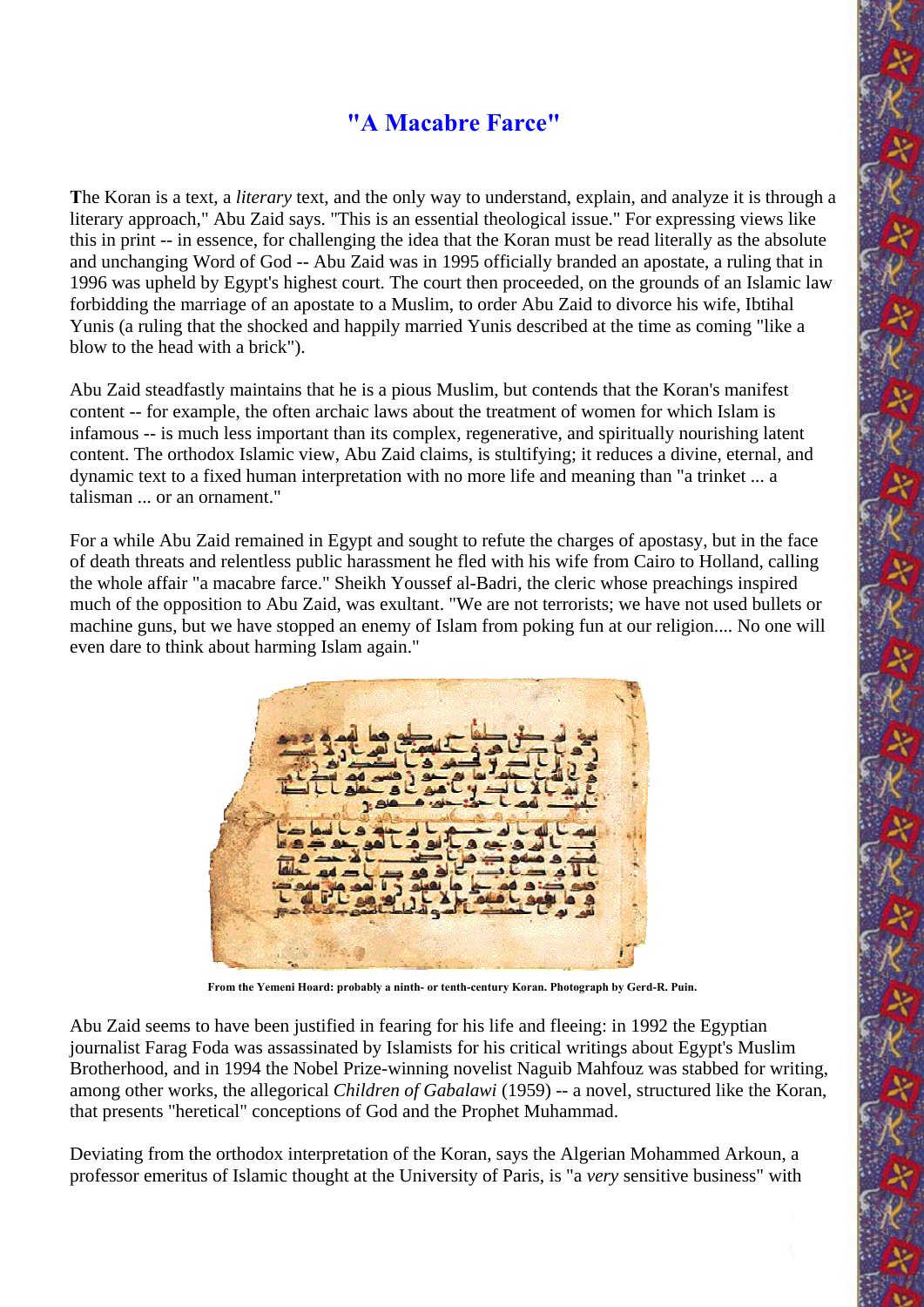major implications. "Millions and millions of people refer to the Koran daily to explain their actions and to justify their aspirations," Arkoun says. "This scale of reference is much larger than it has ever been before."

## **Muhammad in the Cave**

**M**ECCA sits in a barren hollow between two ranges of steep hills in the west of present-day Saudi Arabia. To its immediate west lies the flat and sweltering Red Sea coast; to the east stretches the great Rub' al-Khali, or Empty Quarter -- the largest continuous body of sand on the planet. The town's setting is uninviting: the earth is dry and dusty, and smolders under a relentless sun; the whole region is scoured by hot, throbbing desert winds. Although sometimes rain does not fall for years, when it does come it can be heavy, creating torrents of water that rush out of the hills and flood the basin in which the city lies. As a backdrop for divine revelation, the area is every bit as fitting as the mountains of Sinai or the wilderness of Judea.

The only real source of historical information about pre-Islamic Mecca and the circumstances of the Koran's revelation is the classical Islamic story about the religion's founding, a distillation of which follows.

In the centuries leading up to the arrival of Islam, Mecca was a local pagan sanctuary of considerable antiquity. Religious rituals revolved around the Ka'ba -- a shrine, still central in Islam today, that Muslims believe was originally built by Ibrahim (known to Christians and Jews as Abraham) and his son Isma'il (Ishmael). As Mecca became increasingly prosperous in the sixth century A.D., pagan idols of varying sizes and shapes proliferated. The traditional story has it that by the early seventh century a pantheon of some 360 statues and icons surrounded the Ka'ba (inside which were found renderings of Jesus and the Virgin Mary, among other idols).

Such was the background against which the first installments of the Koran are said to have been revealed, in 610, to an affluent but disaffected merchant named Muhammad bin Abdullah. Muhammad had developed the habit of periodically withdrawing from Mecca's pagan squalor to a nearby mountain cave, where he would reflect in solitude. During one of these retreats he was visited by the Angel Gabriel -- the very same angel who had announced the coming of Jesus to the Virgin Mary in Nazareth some 600 years earlier. Opening with the command "Recite!," Gabriel made it known to Muhammad that he was to serve as the Messenger of God. Subsequently, until his death, the supposedly illiterate Muhammad received through Gabriel divine revelations in Arabic that were known as *qur'an*  ("recitation") and that announced, initially in a highly poetic and rhetorical style, a new and uncompromising brand of monotheism known as *Islam,* or "submission" (to God's will). Muhammad reported these revelations verbatim to sympathetic family members and friends, who either memorized them or wrote them down.

Powerful Meccans soon began to persecute Muhammad and his small band of devoted followers, whose new faith rejected the pagan core of Meccan cultural and economic life, and as a result in 622 the group migrated some 200 miles north, to the town of Yathrib, which subsequently became known as Medina (short for Medinat al-Nabi, or City of the Prophet). (This migration, known in Islam as the *hijra,* is considered to mark the birth of an independent Islamic community, and 622 is thus the first year of the Islamic calendar.) In Medina, Muhammad continued to receive divine revelations, of an increasingly pragmatic and prosaic nature, and by 630 he had developed enough support in the Medinan community to attack and conquer Mecca. He spent the last two years of his life proselytizing, consolidating political power, and continuing to receive revelations.

The Islamic tradition has it that when Muhammad died, in 632, the Koranic revelations had not been